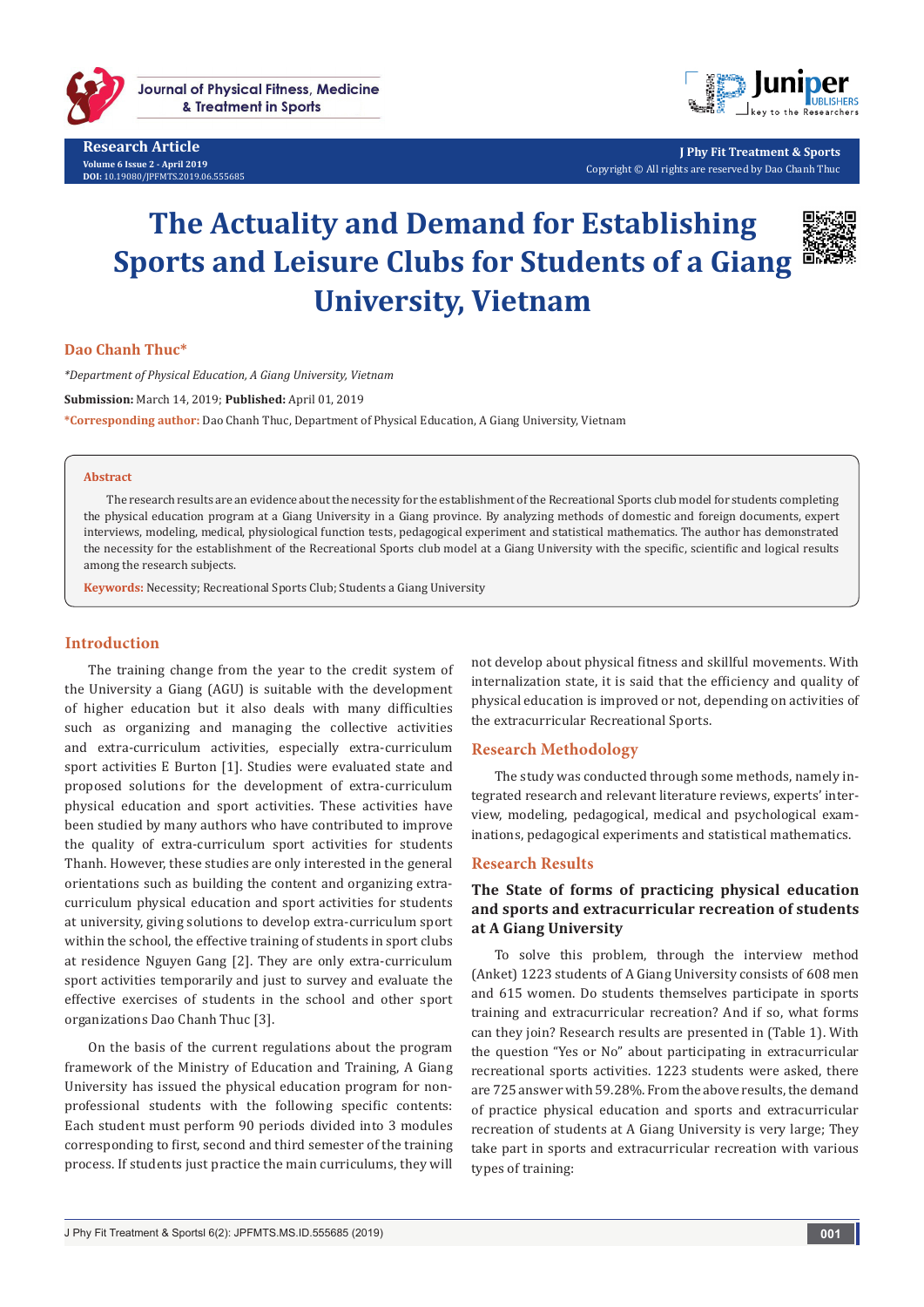| <b>No</b>      | Faculty (n=<br>1223)                                 |           | Participating extracurricular<br>recreational Physical<br><b>Education and sports</b><br>Yes | N <sub>o</sub> |               | <b>Individual</b><br>self-training | Group<br>training |                | <b>Training</b><br>in school<br>teams |                |               | <b>Training in</b><br>recreational<br>sports clubs at<br><b>AGU</b> | Self-training<br>in recreational<br>sports clubs<br>outside AGU |           |               |
|----------------|------------------------------------------------------|-----------|----------------------------------------------------------------------------------------------|----------------|---------------|------------------------------------|-------------------|----------------|---------------------------------------|----------------|---------------|---------------------------------------------------------------------|-----------------------------------------------------------------|-----------|---------------|
|                |                                                      | <b>No</b> | $\frac{0}{0}$                                                                                | <b>No</b>      | $\frac{0}{0}$ | N <sub>o</sub>                     | $\frac{0}{0}$     | N <sub>o</sub> | $\frac{0}{0}$                         | N <sub>o</sub> | $\frac{0}{0}$ | N <sub>o</sub>                                                      | $\frac{0}{0}$                                                   | <b>No</b> | $\frac{0}{0}$ |
| $\mathbf{1}$   | Education<br>$(n=187)$                               | 97        | 51.87                                                                                        | 90             | 48.13         | 57                                 | 30.48             | 43             | 22.99                                 | 29             | 15.51         | 35                                                                  | 18.72                                                           | 23        | 12.30         |
| $\overline{2}$ | Information<br>Technology<br>$(n=160)$               | 84        | 52.50                                                                                        | 76             | 47.50         | 49                                 | 30.63             | 34             | 21.25                                 | 22             | 13.75         | 28                                                                  | 17.50                                                           | 27        | 16.88         |
| 3              | Agriculture<br>and Natural<br>Resources<br>$(n=273)$ | 151       | 55.31                                                                                        | 122            | 44.69         | 69                                 | 25.27             | 77             | 28.21                                 | 14             | 5.13          | 90                                                                  | 32.97                                                           | 23        | 8.42          |
| $\overline{4}$ | Economics<br>$(n=194)$                               | 136       | 70.10                                                                                        | 58             | 29.90         | 89                                 | 45.88             | 32             | 16.49                                 | 12             | 6.19          | 23                                                                  | 11.86                                                           | 38        | 19.59         |
| 5              | Law and<br>Political<br>Science $(n=77)$             | 46        | 59.74                                                                                        | 31             | 40.26         | 26                                 | 33.77             | 20             | 25.97                                 | 3              | 3.90          | 24                                                                  | 31.17                                                           | 4         | 5.19          |
| 6              | Foreign<br>Languages<br>$(n=130)$                    | 80        | 61.54                                                                                        | 50             | 38.46         | 50                                 | 38.46             | 35             | 26.92                                 | 9              | 6.92          | $\overline{2}$                                                      | 1.54                                                            | 34        | 26.15         |
| $\overline{7}$ | Tourism and<br>Culture Arts<br>$(n=116)$             | 77        | 66.38                                                                                        | 39             | 33.62         | 20                                 | 17.24             | 10             | 8.62                                  | 5              | 4.31          | 76                                                                  | 65.52                                                           | 5         | 4.31          |
| 8              | Physical<br>Education<br>$(n=86)$                    | 54        | 62.79                                                                                        | 32             | 37.21         | 34                                 | 39.53             | 14             | 16.28                                 | 17             | 19.77         | 21                                                                  | 24.42                                                           | 26        | 30.23         |
|                | Total (N=1223)                                       | 725       | 59.28                                                                                        | 498            | 40.72         | 394                                | 32.22             | 265            | 21.67                                 | 111            | 9.08          | 299                                                                 | 24.45                                                           | 180       | 14.72         |

|  | Table 1: The state of extracurricular recreational sports training forms of students at A Giang University. |  |  |  |  |
|--|-------------------------------------------------------------------------------------------------------------|--|--|--|--|
|  |                                                                                                             |  |  |  |  |

i. The Type of Individual Self-Training: There are 394 students' answers with 32.22% and 34 specialized students' answers with 34.53%.

ii. The Type of group Self-Training: There are 265 students' answers with 21.67% and 14 specialized students' answers with 1.14%.

iii. The Type of training in School's Sports Teams: There are 111

answers with 9.08% of students of other faculties and with 1.39% specialized students.

iv. The Type of training in Recreational Sports Clubs at School: There are 24.45% of students in other faculties and 1.72% specialized students.

v. The Types of Training outside Sport Clubs: There are 14.72% of specialized students and 2.13% of other respondents.

**Table 2:** The state of spontaneous recreational sports clubs of students at A Giang University.

|                | <b>Places</b>       |            | Organization of guidance | Registration |                           | <b>Regulations</b> |           |  |
|----------------|---------------------|------------|--------------------------|--------------|---------------------------|--------------------|-----------|--|
| N <sub>o</sub> |                     | <b>Yes</b> | N <sub>o</sub>           | <b>Yes</b>   | <b>No</b>                 | <b>Yes</b>         | <b>No</b> |  |
|                | GYM-Minh Khôi - AGU |            | X                        |              | X                         |                    | X         |  |
| $\overline{2}$ | Karate-AGU          | X          |                          |              | $\boldsymbol{\mathrm{X}}$ |                    | X         |  |
| 3              | GYM-Nguyen Hue      |            | X                        |              | X                         |                    | X         |  |
| 4              | Fusal Football-AGU  |            | X                        |              | X                         |                    | X         |  |
| 5              | Volleyball- AGU     |            | $\mathbf X$              |              | X                         |                    | X         |  |
| 6              | Badminton           |            | X                        |              | X                         |                    | X         |  |
| 7              | Table Tennis        |            | X                        |              | X                         |                    | X         |  |
| 8              | Vovinam-AGU         | X          |                          |              | X                         |                    | X         |  |
| 9              | GYM-Hoang Nam       |            | X                        |              | X                         |                    | X         |  |

In general, sports activities and extracurricular recreation of students at A Giang University are mainly in the form of self-training. Organized forms of sport and extracurricular

recreation mainly practice in the sports teams of schools and faculties. There isn't recreational sports club in the school and extracurricular physical education and sports and recreation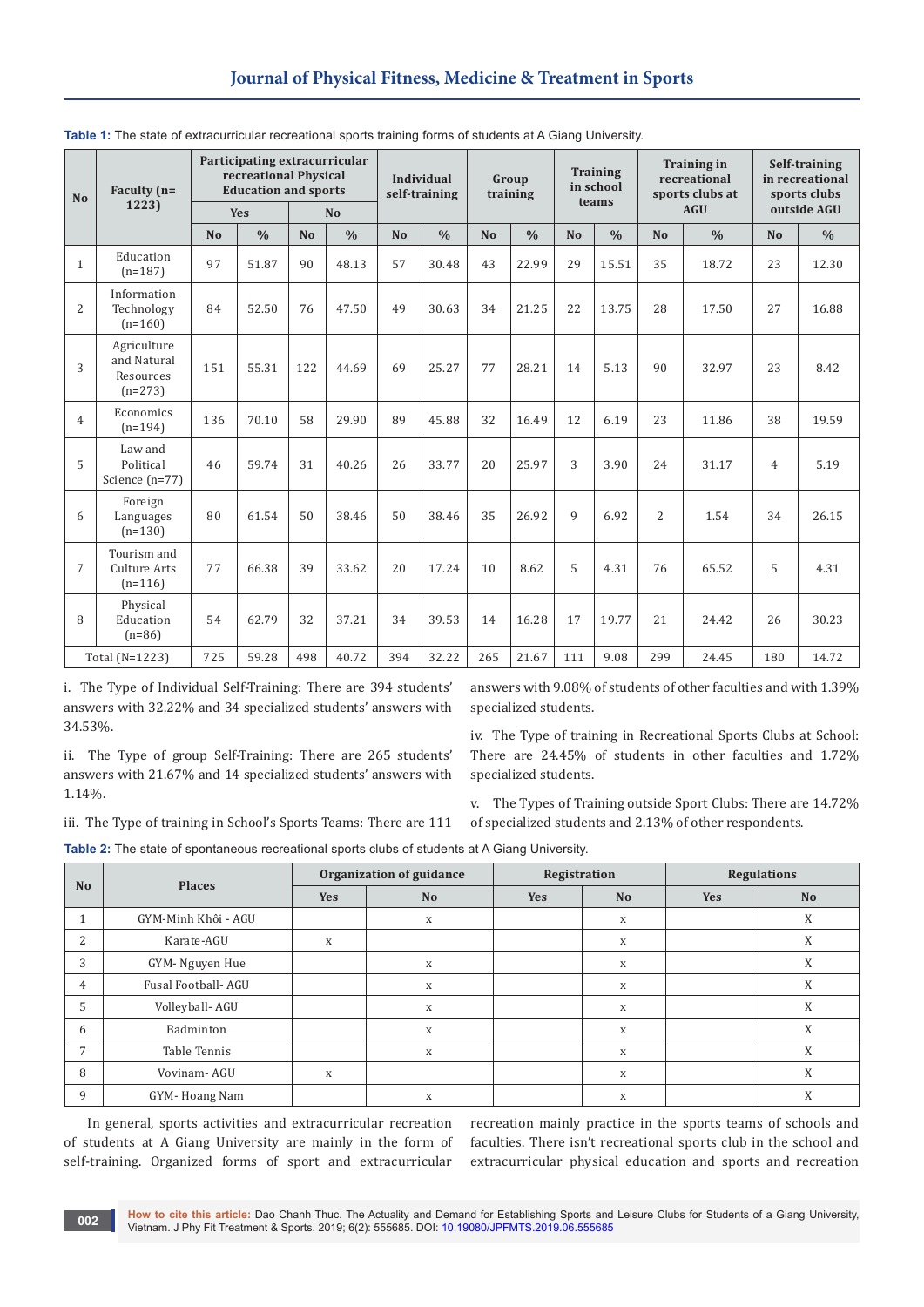activities at the socialist clubs outside A Giang University which are also spontaneous (Table 2).

#### **Research on the state of training sports and extracurricular recreation of students at AGU**

In order to have information about practicing sports activities and extracurricular recreation in the faculties of AGU, the study has conducted interviews with 1223 students at AGU (Table 3). The result statistical Dao Chanh Thuc [4] is presented

in Table 3 shown that, over 1223 students were asked, there were 260 answers "Regular practice" with 21.26%, 662 answers "irregular practice " with 54.13% and 301 answers completely without practice with 24.761%. In order to find out the reason why the number of people irregular and no practice with 78.74% of the total. The study has conducted a survey to find out the reason influenced to practice extracurricular recreational sports of students at AGU.

| N <sub>0</sub> |                                           | <b>Regular Practice</b> |               | <b>Irregular Practice</b> |               | <b>No Pratice</b> |               |  |
|----------------|-------------------------------------------|-------------------------|---------------|---------------------------|---------------|-------------------|---------------|--|
|                | Faculties $(n=1223)$                      | N <sub>o</sub>          | $\frac{0}{0}$ | N <sub>o</sub>            | $\frac{0}{0}$ | N <sub>o</sub>    | $\frac{0}{0}$ |  |
| 1              | Education $(n=187)$                       | 33                      | 17.65         | 93                        | 49.73         | 61                | 32.62         |  |
| 2              | Information Technology (n=160)            | 27                      | 16.88         | 107                       | 66.88         | 26                | 16.25         |  |
| 3              | Agriculture and Natural Resources (n=273) | 31                      | 11.36         | 170                       | 62.27         | 72                | 26.37         |  |
| 4              | Economics $(n=194)$                       | 37                      | 19.07         | 129                       | 66.49         | 28                | 14.43         |  |
| 5              | Law and Political Science (n=77)          | 19                      | 24.68         | 27                        | 35.06         | 31                | 40.26         |  |
| 6              | Foreign Languages (n=130)                 | 34                      | 26.15         | 46                        | 35.38         | 50                | 38.46         |  |
| 7              | Tourism and Culture Arts (n=116)          | 31                      | 26.72         | 54                        | 46.55         | 31                | 26.72         |  |
| 8              | Physical Education (n=86)                 | 48                      | 55.81         | 36                        | 41.86         | $\overline{2}$    | 2.33          |  |
|                | Total (N=1223)                            | 260                     | 21.26         | 662                       | 54.13         | 301               | 24.61         |  |
|                | X <sub>2</sub>                            |                         |               | 196.12                    |               |                   |               |  |

**Table 3:** The state of practice extracurricular recreational sports of students at AGU.

**Table 4:** The reasons influenced to practice extracurricular recreational sports of students at AGU.

| <b>No</b>      | <b>Faculties</b><br>$(n=1223)$                            |                | Pressure<br>program |                | Part time<br>job |           | <b>Studying</b><br>other pro-<br>grams |                | No interest   |                | No vards<br>and facil-<br>ities |                | Not near<br>pratice<br>yards |                | The weather   |                | No sports clubs |                | diseases      |                | Poor condi-<br>tions |                | oth-<br>ers   |
|----------------|-----------------------------------------------------------|----------------|---------------------|----------------|------------------|-----------|----------------------------------------|----------------|---------------|----------------|---------------------------------|----------------|------------------------------|----------------|---------------|----------------|-----------------|----------------|---------------|----------------|----------------------|----------------|---------------|
|                |                                                           | N <sub>o</sub> | $\frac{0}{0}$       | N <sub>o</sub> | $\frac{0}{0}$    | <b>No</b> | $\frac{0}{0}$                          | N <sub>o</sub> | $\frac{0}{0}$ | N <sub>o</sub> | $\frac{0}{0}$                   | N <sub>o</sub> | $\frac{0}{0}$                | N <sub>o</sub> | $\frac{0}{0}$ | N <sub>o</sub> | $\frac{0}{0}$   | <b>No</b>      | $\frac{0}{0}$ | <b>No</b>      | $\frac{0}{0}$        | N <sub>o</sub> | $\frac{0}{0}$ |
| 1              | Education<br>$(n=187)$                                    | 28             | 14.97               | 16             | 8.56             | 89        | 47.59                                  | 38             | 20.32         | 41             | 21.93                           | 52             | 27.81                        | 35             | 18.72         | 51             | 27.27           | 28             | 14.97         | 16             | 8.56                 | $\overline{2}$ | 1.07          |
| 2              | Informa-<br>tion Tech-<br>nology<br>$(n=160)$             | 23             | 14.38               | 25             | 15.63            | 106       | 66.25                                  | 67             | 41.88         | 19             | 11.88                           | 70             | 43.75                        | 67             | 41.88         | 53             | 33.13           | 23             | 14.38         | 25             | 15.63                | 10             | 6.25          |
| 3              | Agricul-<br>ture and<br>Natural<br>Resources<br>$(n=273)$ | 12             | 4.4                 | 14             | 5.13             | 59        | 21.61                                  | 58             | 21.25         | 19             | 6.96                            | 39             | 14.29                        | 29             | 10.62         | 36             | 13.19           | 12             | 4.4           | 14             | 5.13                 | $\mathbf{0}$   | $\mathbf{0}$  |
| $\overline{4}$ | Economics<br>$(n=194)$                                    | 21             | 10.82               | 13             | 6.7              | 87        | 44.85                                  | 45             | 23.2          | 31             | 15.98                           | 50             | 25.77                        | 48             | 24.74         | 61             | 31.44           | 21             | 10.82         | 13             | 6.7                  | 13             | 6.7           |
| 5              | Law and<br>political<br>Science<br>$(n=77)$               | $\overline{7}$ | 9.09                | $\overline{4}$ | 5.19             | 21        | 27.27                                  | 22             | 28.57         | 6              | 7.79                            | 14             | 18.18                        | 20             | 25.97         | 19             | 24.68           | $\overline{7}$ | 9.09          | $\overline{4}$ | 5.19                 | $\overline{7}$ | 9.09          |
| 6              | Foreign<br>Languages<br>$(n=130)$                         | 20             | 15.38               | 17             | 13.08            | 68        | 52.31                                  | $\overline{7}$ | 5.39          | 12             | 9.23                            | 49             | 37.69                        | 25             | 19.23         | 63             | 48.46           | 20             | 15.38         | 17             | 13.08                | 14             | 10.77         |
| $\overline{7}$ | Tourism<br>and Cuture<br>Arts<br>$(n=116)$                | 5              | 4.31                | 3              | 2.59             | 25        | 21.55                                  | 29             | 25            | 3              | 2.59                            | 6              | 5.17                         | 8              | 6.897         | 11             | 9.48            | 5              | 4.31          | 3              | 2.59                 | 2              | 1.72          |
| 8              | Physical<br>Education<br>$(n=86)$                         | 17             | 19.77               | 16             | 18.6             | 64        | 74.42                                  | 34             | 39.53         | 30             | 34.88                           | 44             | 51.16                        | 52             | 60.47         | 64             | 74.42           | 17             | 19.77         | 16             | 18.6                 | 13             | 15.12         |
|                | Total (N=1223)                                            | 133            | 10.87               | 108            | 8.83             | 519       | 42.44                                  | 300            | 24.53         | 161            | 13.16                           | 324            | 26.49                        | 284            | 23.22         | 358            | 29.27           | 133            | 10.87         | 108            | 8.83                 | 61             | 4.99          |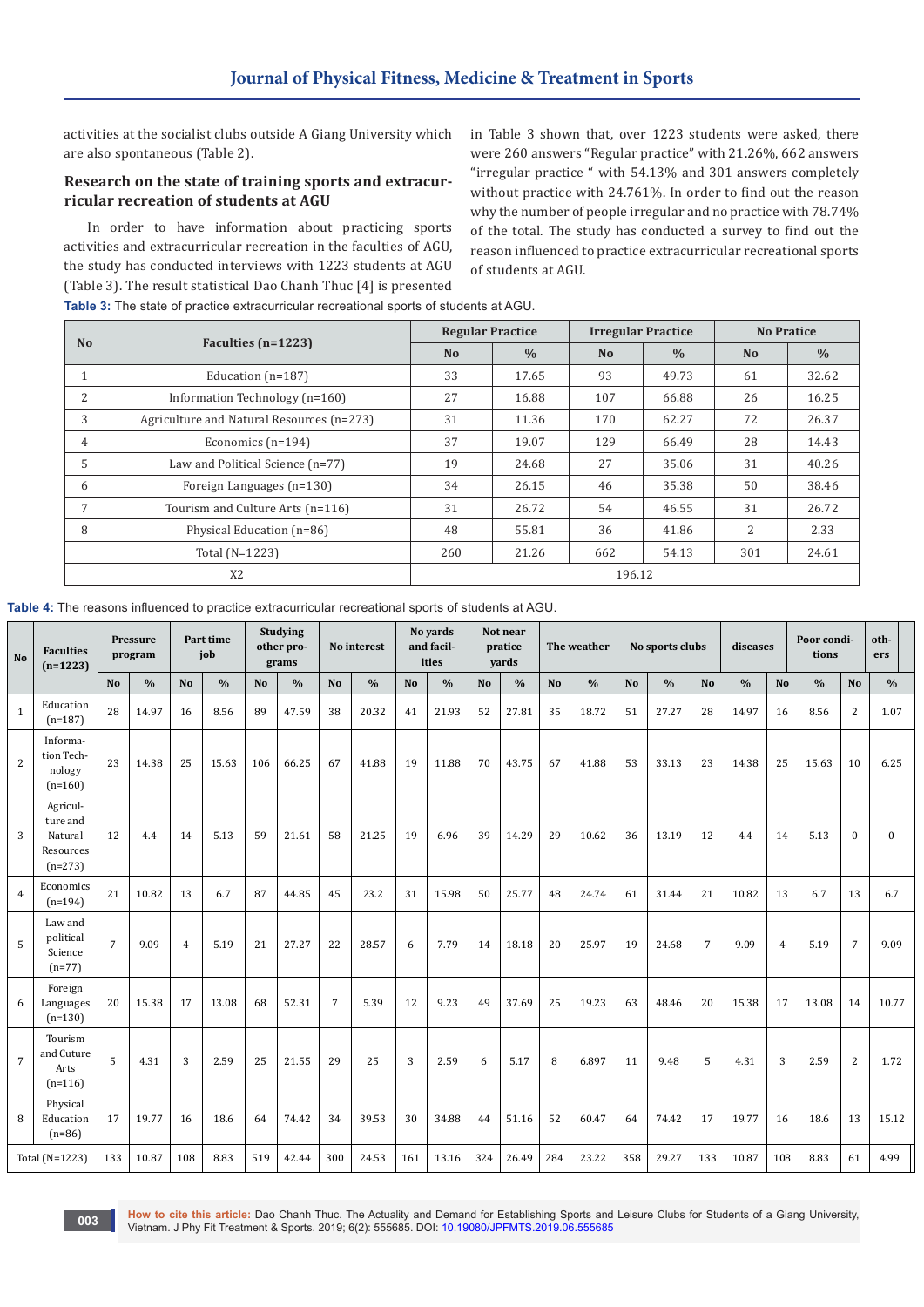## **The Reasons Influenced to Practice Extracurricular Recreational Sports of Students at AGU**

The study has conducted a survey with 1223 students at AGU, each student was asked to identify one or several reasons that they thought it was really affected extracurricular recreational sports activities in (Table 4). From the above results, the study has considered that there are many different subjective and objective causes that hinder practice extracurricular recreational sports of students at AGU such as family economic conditions or doing a part-time job. The causes of non-interest are also the reasons that have a small proportion (24.53%). The pressure of the training program is like equipping yourself a foreign language, information technology or second diploma and weather that are the reasons for relatively large proportions. Especially, lack or no yards and facilities are the basic reason that makes the practice extracurricular recreational sports activities limited and the rate of regular practice physical education and sports of students is still very low.

## **Demanding the Foundation of the Extracurricular Recreational Sports Club for Students in the Units of a Giang University**

Through the survey results in Table 5 show that the number of students at AGU participates in extracurricular recreational sports activities about various types but mainly physical education and sports activities and extracurricular recreation by the self-practice form with 867 answers (70.89%). To step by step, build a suitable, feasible extracurricular recreational sports model, first of all, the study has to identify the necessity of practice physical education and sports and extracurricular recreation of students for this model. By the interview method over 1223 students of the units at AGU. The survey results in Tables 5 & 7 show that in 1223 students interviewed, there were 867 agreements with 70.89% "The foundation of the Extracurricular Recreational Sports Club". This clearly reflects the adequate awareness about cultural spirit and physical fitness training and demonstrates serious demands when organizing, guiding and practicing physical education and sports.

|                |                                                                    | The Foundation of the Extracurricular Recreational Sports<br>Club |               |                |               |  |  |  |  |
|----------------|--------------------------------------------------------------------|-------------------------------------------------------------------|---------------|----------------|---------------|--|--|--|--|
| N <sub>o</sub> | Subject $(n=59)$                                                   |                                                                   | <b>Yes</b>    | N <sub>o</sub> |               |  |  |  |  |
|                |                                                                    | N <sub>o</sub>                                                    | $\frac{0}{0}$ | N <sub>0</sub> | $\frac{0}{0}$ |  |  |  |  |
|                | Physical education's lecturers (n=19)                              | 19                                                                | 100           |                |               |  |  |  |  |
|                | Experts and leaders of the units at $AGU(n=25)$                    | 23                                                                | 93            |                |               |  |  |  |  |
|                | Experts and Scientist about physical education and sports $(n=15)$ | 15                                                                | 100           |                |               |  |  |  |  |
| Total: $n=59$  | 57                                                                 | 96.61                                                             |               | 3.39           |               |  |  |  |  |

**Table 5:** An opinion of experts about demanding the Foundation of the Extracurricular Recreational Sports Club at AGU.

Through the above research results, the study was found that there wasn't a correlation between the state and the need to establish the Recreational Sports Club. The necessity of training sports and extracurricular recreation for students at AGU is very urgent. However, the units in AGU have not been able to establish the Recreational Sports Club because of the lack of basic conditions to organize Sports and Extracurricular Recreation activities especially, facilities and professional staffs. To survey the necessity of the establishment Recreational

Sports Club, the study has conducted to find out the necessity of training the favorite Recreational Sports activities of students to organize activities in the club. The survey with 11 subjects includes the subjects that are being conducted in the physical education program such as volleyball, table tennis, football, handball, basketball, badminton, shuttlecock, chess, martial arts and some other sports are widely developing in the city such as gym, Fitness, swimming pool. Each student is selected one or several favorite subjects.

**Table 6:** Demand to join Recreational Sports Club of students at AGU.

| <b>TT</b>      |                                           |                | Unnecessary   | Necessary      |               | <b>Very Necessary</b> |               |  |
|----------------|-------------------------------------------|----------------|---------------|----------------|---------------|-----------------------|---------------|--|
|                | Faculty                                   | N <sub>o</sub> | $\frac{0}{0}$ | N <sub>o</sub> | $\frac{0}{0}$ | N <sub>o</sub>        | $\frac{0}{0}$ |  |
| $\mathbf{1}$   | Education $(n=187)$                       | 11             | 5.88          | 65             | 34.76         | 111                   | 59.36         |  |
| 2              | Information Technology (n=160)            | 8              | 5.00          | 70             | 43.75         | 82                    | 51.25         |  |
| 3              | Agriculture and Natural Resources (n=273) | 5              | 1.83          | 69             | 25.27         | 199                   | 72.89         |  |
| $\overline{4}$ | Economics $(n=194)$                       | 2              | 1.03          | 27             | 13.92         | 165                   | 85.05         |  |
| 5              | Law and Political Science (n=77)          | 6              | 7.79          | 60             | 77.92         | 11                    | 14.29         |  |
| 6              | Foreign Languages (n=130)                 | 1              | 0.77          | 20             | 15.38         | 109                   | 83.85         |  |
| 7              | Tourism and Culture Arts (n=116)          | 5              | 4.31          | 48             | 41.38         | 63                    | 54.31         |  |
| 8              | Physical Education (n=86)                 | 3              | 3.49          | 45             | 52.33         | 38                    | 44.19         |  |
|                | Total: $n=1223$                           | 41             | 3.35          | 404            | 33.03         | 778                   | 63.61         |  |
|                | $X^2$                                     |                |               | 677.43         |               |                       |               |  |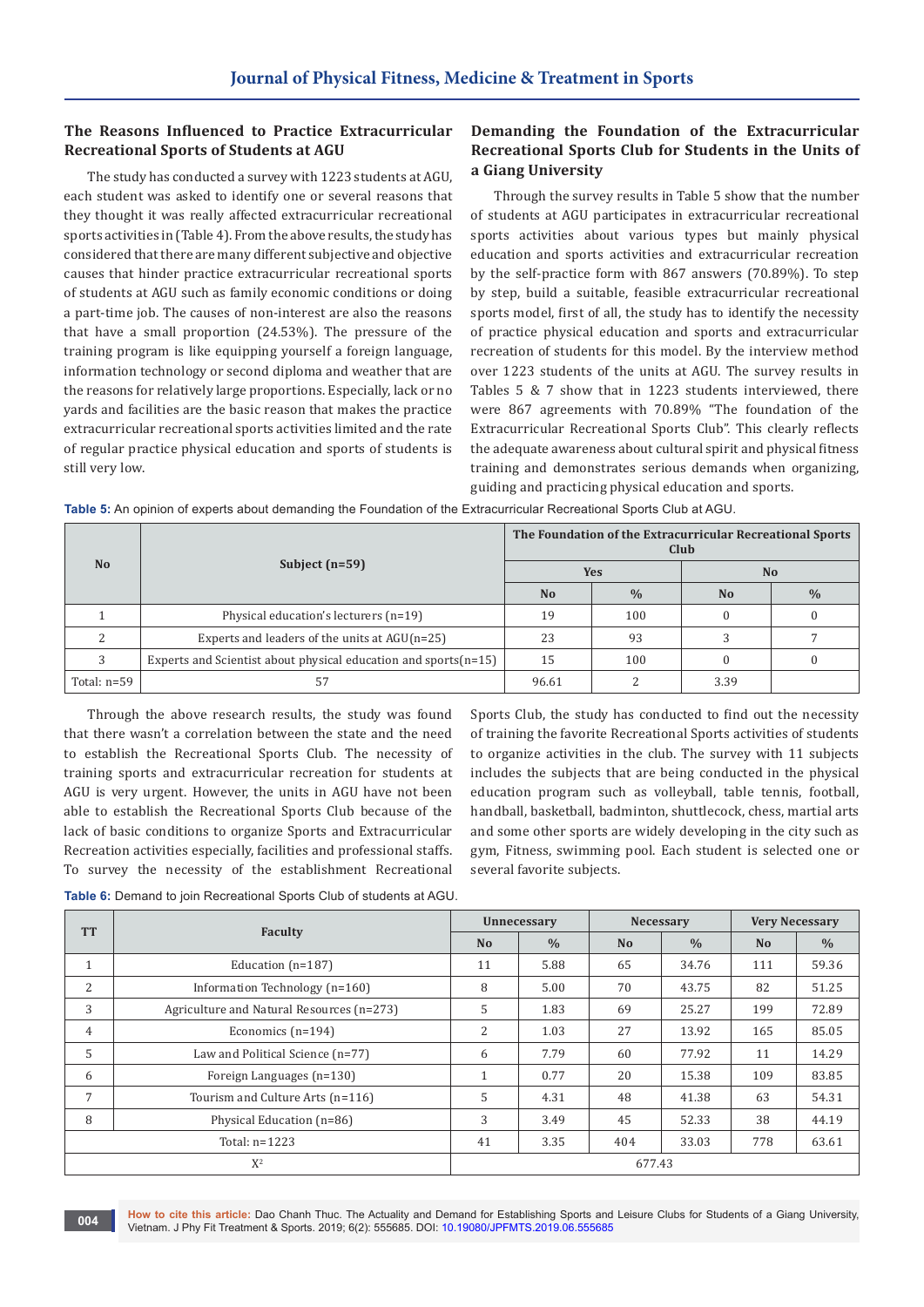Table 7: Demand the establishment of the Recreational Sports Club and selection some favorite Recreational Sports subjects of students at AGU. **Table 7:** Demand the establishment of the Recreational Sports Club and selection some favorite Recreational Sports subjects of students at AGU.

|                                            | Others                | S,                        | 4.28                     | 6.25                                                                                | 2.20                                                 | 4.12                   | 9.09                                        | 5.38                              | 1.72                                     | 5.81                              | 4.33                |
|--------------------------------------------|-----------------------|---------------------------|--------------------------|-------------------------------------------------------------------------------------|------------------------------------------------------|------------------------|---------------------------------------------|-----------------------------------|------------------------------------------|-----------------------------------|---------------------|
|                                            |                       | $\rm _{No}$               | $^\infty$                | $10\,$                                                                              | $\circ$                                              | $^\infty$              | $\overline{\phantom{a}}$                    | $\overline{\phantom{a}}$          | $\mathbf{z}$                             | S                                 | 53                  |
|                                            | Martial Arts          | S,                        | 52.41                    | 43.75                                                                               | 53.11                                                | 52.58                  | 44.16                                       | 77.69                             | 91.38                                    | 51.16                             | 57.24               |
|                                            |                       | $\rm _{No}$               | 98                       | $70\,$                                                                              | 145                                                  | 102                    | 34                                          | $101\,$                           | 106                                      | 44                                | 700                 |
|                                            | <b>GYM</b>            | $\%$                      | 62.57                    | 59.38                                                                               | 56.04                                                | 55.67                  | 44.16                                       | 75.38                             | 67.24                                    | 52.33                             | 59.53               |
|                                            |                       | $\rm _{No}$               | 117                      | 95                                                                                  | 153                                                  | 108                    | 34                                          | $98$                              | $78\,$                                   | 45                                | 728                 |
|                                            | Aerobic               | $\%$                      | 47.06                    | 33.13                                                                               | 10.99                                                | 37.63                  | 24.68                                       | 26.92                             | 19.83                                    | $10.47\,$                         | 26.98               |
|                                            |                       | $\rm _{No}$               | $_{\rm 88}$              | 53                                                                                  | $30\,$                                               | 73                     | 19                                          | 35                                | 23                                       | $\circ$                           | 330                 |
|                                            | Chess                 | S,                        | 2.14                     | 23.13                                                                               | 14.29                                                | $18.04\,$              | 15.58                                       | 4.62                              | 12.93                                    | 30.23                             | 14.23               |
|                                            |                       | $\rm _{No}$               | 4                        | $\sqrt{2}$                                                                          | 39                                                   | $35\,$                 | 12                                          | $\circ$                           | 15                                       | 26                                | 174                 |
|                                            | Shuttlecock           | S,                        | 8.56                     | 30.63                                                                               | 14.65                                                | 8.76                   | 2.60                                        | 33.08                             | 12.07                                    | 19.77                             | 16.19               |
|                                            |                       | $\rm _{N}^{\circ}$        | 16                       | 49                                                                                  | $40$                                                 | $17\,$                 | $\sim$                                      | $43$                              | $14\,$                                   | $17\,$                            | 198                 |
| The necessity of training favourite sports | Badminton             | $\%$                      | 18.18                    | 54.38                                                                               | 24.91                                                | 52.58                  | 53.25                                       | 31.54                             | $18.1\,$                                 | 15.12                             | 33.28               |
|                                            |                       | $\rm _{No}$               | 34                       | $\rm 87$                                                                            | $68$                                                 | 102                    | 41                                          | $4\sqrt{1}$                       | 21                                       | $13\,$                            | 407                 |
|                                            | Basketball            | $\%$                      | 19.79                    | 26.88                                                                               | 9.52                                                 | 20.10                  | 16.88                                       | 33.85                             | $12.07$                                  | 26.74                             | 19.54               |
|                                            |                       | $\rm _{No}$               | 37                       | 43                                                                                  | 26                                                   | 39                     | 13                                          | $\;$ 44 $\;$                      | $14\,$                                   | 23                                | 239                 |
|                                            | Handball              | S,                        | 24.06                    | 41.88                                                                               | 21.98                                                | 47.94                  | 41.56                                       | 27.69                             | 13.79                                    | 15.12                             | 29.60               |
|                                            |                       | $\rm _{No}$               | 45                       | 67                                                                                  | $60\,$                                               | 93                     | 32                                          | $36\,$                            | $16$                                     | $13\,$                            | 362                 |
|                                            | Football              | $\%$                      | 19.79                    | 40.63                                                                               | 21.98                                                | 48.97                  | 16.88                                       | 73.08                             | 5.17                                     | 40.70                             | 33.20               |
|                                            |                       | $\rm _{No}$               | 37                       | $65$                                                                                | $60\,$                                               | 95                     | $13\,$                                      | 95                                | $\mathsf \circ$                          | 35                                | 406                 |
|                                            | Table Tennis          | S,                        | 15.51                    | 20.00                                                                               | 12.09                                                | 24.74                  | 14.29                                       | 8.46                              | 7.76                                     | 30.23                             | 16.27               |
|                                            |                       | $\rm _{No}$               | 29                       | 32                                                                                  | 33                                                   | 48                     | 11                                          | $\Xi$                             | $\mathbf{\sigma}$                        | 26                                | 199                 |
|                                            | Volleyball            | S,                        | 34.76                    | 54.38                                                                               | 52.38                                                | 33.51                  | 29.87                                       | 14.62                             | 33.62                                    | 15.12                             | 37.12               |
|                                            |                       | $\rm _{No}$               | $65$                     | $_{\rm 87}$                                                                         | 143                                                  | $65$                   | 23                                          | $19$                              | 39                                       | $13\,$                            | 454                 |
|                                            | $\rm _{No}$           | $\%$                      | 36.36                    | 32.50                                                                               | 23.44                                                | 46.39                  | 16.88                                       | 28.46                             | 25.00                                    | 3.49                              | 29.11               |
| The Foundation of the                      |                       | $\rm _{N0}$               | $68\,$                   | 52                                                                                  | $\mathcal{Q}$                                        | $90\,$                 | $13\,$                                      | $37\,$                            | 29                                       | $\sim$                            | 356                 |
| Recreational sports club                   | Yes                   | S,                        | 63.64                    | 67.50                                                                               | 76.56                                                | 53.61                  | 83.12                                       | 71.54                             | 75.00                                    | 96.51                             | 70.89               |
|                                            |                       | $\overline{\mathsf{N}}$ o | 119                      | 108                                                                                 | 209                                                  | 104                    | 64                                          | 93                                | $_{\rm 87}$                              | $\rm g3$                          | 867                 |
|                                            | $(n=1223)$<br>Faculty |                           | Education<br>$(n = 187)$ | Information<br>$\begin{array}{c} \rm{Technology} \\ \rm{(}n=160 \rm{)} \end{array}$ | and Natural<br>Agriculture<br>Resources<br>$(n=273)$ | Economics<br>$(n=194)$ | Law and<br>Political<br>Science<br>$(n=77)$ | Languages<br>$(n=130)$<br>Foreign | Tourism and<br>Culture Arts<br>$(n=116)$ | Education<br>Physical<br>$(n=86)$ | $(n=1223)$<br>Total |

## **Journal of Physical Fitness, Medicine & Treatment in Sports**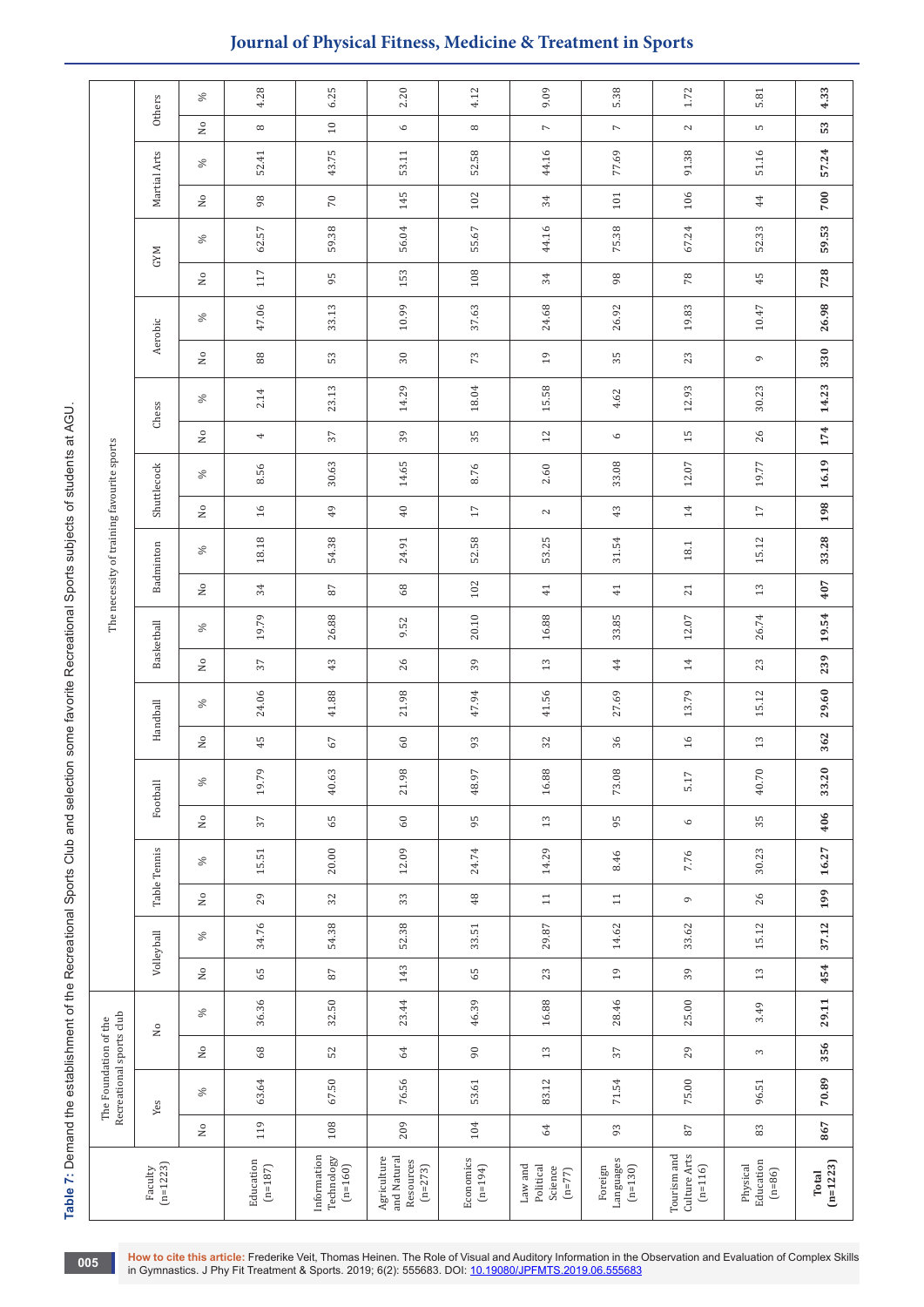The survey results in Table 6 about selection of sports in 11 subjects with the following result: Football (33.20%), volleyball (37.12%), Handball (29.60%), Badminton (33.28 %), Shuttlecock (16.19%), table tennis (16.27%), chess (14.23%) and basketball (19.54%).Especially, Martial arts (Karate) and GYM are selected the most by students with Martial arts (57.24%) and GYM (59.53%), because of investing about good gym rooms at AGU. From analyzing the research results (Table 6), Experts' AGU, scientists and managers of culture and sports and other sports departments said that the necessity of the establishment of the Recreational Sports Club for students is absolutely essential. In order to make effectively the model of Recreational Sports Club, the study has conducted the survey about 1223 students, the result is presented in (Table 7).

From the research results above, the study is found that the favorite Recreational Sports subjects are mostly in the main curriculum of students which have good training conditions. Annually, these subjects are held traditional competitions of A Giang province (outside GYM). According to the average of the percentage of 3 interviewed groups, there are 7 subjects selected relatively homogenous. Thus, there are 7 sports subjects which are interested in choosing the establishment of the Recreational Sports club at AGU including GYM, karate, volleyball, basketball, Taekwondo, aerobics and billiards.

**Some Benefits when establishing Recreational Sports club for students at AGU:** To consider the benefits when organizing the Recreational Sports Club, the study has conducted interviews with 20 professionals, 38 experts of AGU, 20 experts about sports, 23 leaders of the provinces about sports department and the managers and coaches of the Recreational Sports organizations about the benefits will gain when implementing, including:

- i. Equipment.
- ii. Instructions for training.
- iii. Number of trainees.
- iv. School fees.
- v. Legal basis

The result is presented in Table 8 All the interview contents were got the convincing result (99.03%). Thereby, the study has found that, if implementing the Recreational Sports Club, it will ensure some advantageous conditions to organize Extracurricular Recreational Sports activities for trainees (Table 9).

|                                                      |           | Volleyball    |                | <b>Football</b> |                | <b>Basketball</b> |                | <b>Chess</b>  |                | Gym           |                | <b>Aerobics</b> |                | <b>Fitness</b> |           | <b>Karate</b> |                | <b>Taekwondo</b> |                | <b>Billiard</b> |                | others        |
|------------------------------------------------------|-----------|---------------|----------------|-----------------|----------------|-------------------|----------------|---------------|----------------|---------------|----------------|-----------------|----------------|----------------|-----------|---------------|----------------|------------------|----------------|-----------------|----------------|---------------|
| <b>Faculty</b>                                       | <b>No</b> | $\frac{0}{0}$ | N <sub>o</sub> | $\frac{0}{0}$   | N <sub>o</sub> | $\frac{0}{0}$     | N <sub>o</sub> | $\frac{0}{0}$ | N <sub>o</sub> | $\frac{0}{0}$ | N <sub>o</sub> | $\frac{0}{0}$   | N <sub>o</sub> | $\frac{0}{0}$  | <b>No</b> | $\frac{0}{0}$ | N <sub>o</sub> | $\frac{0}{0}$    | N <sub>o</sub> | $\frac{0}{0}$   | <b>No</b>      | $\frac{0}{0}$ |
| Education<br>$(n=187)$                               | 65        | 34.76         | 29             | 15.51           | 37             | 19.79             | 45             | 24.06         | 117            | 62.57         | 88             | 47.06           | 16             | 8.56           | 98        | 52.41         | 45             | 24.06            | 37             | 19.79           | 8              | 4.28          |
| Information<br>Technology<br>$(n=160)$               | 87        | 54.38         | 32             | 20              | 65             | 40.63             | 67             | 41.88         | 95             | 59.38         | 53             | 33.13           | 49             | 30.63          | 70        | 43.75         | 67             | 41.88            | 43             | 26.88           | 10             | 6.25          |
| Agriculture<br>and Natural<br>Resources<br>$(n=273)$ | 143       | 52.38         | 33             | 12.09           | 60             | 21.98             | 60             | 21.98         | 153            | 56.04         | 30             | 10.99           | 40             | 14.65          | 145       | 53.11         | 60             | 21.98            | 26             | 9.52            | 6              | 2.2           |
| Economics<br>$(n=194)$                               | 65        | 33.51         | 48             | 24.74           | 95             | 48.97             | 93             | 47.94         | 108            | 55.67         | 73             | 37.63           | 17             | 8.76           | 102       | 52.58         | 93             | 47.94            | 39             | 20.1            | 8              | 4.12          |
| Law and<br>Political<br>Science<br>$(n=77)$          | 23        | 29.87         | 11             | 14.29           | 13             | 16.88             | 32             | 41.56         | 34             | 44.16         | 19             | 24.68           | 2              | 2.6            | 34        | 44.16         | 32             | 41.56            | 13             | 16.88           | $\overline{7}$ | 9.09          |
| Foreign<br>Languages<br>$(n=130)$                    | 19        | 14.62         | 11             | 8.46            | 95             | 73.08             | 36             | 27.69         | 98             | 75.38         | 35             | 26.92           | 43             | 33.08          | 101       | 77.69         | 36             | 27.69            | 44             | 33.85           | 7              | 5.38          |
| Tourism<br>and Cuture<br>Arts<br>$(n=116)$           | 39        | 33.62         | $\mathbf{q}$   | 7.76            | 6              | 5.17              | 16             | 13.79         | 78             | 67.24         | 23             | 19.83           | 14             | 12.07          | 106       | 91.38         | 16             | 13.79            | 14             | 12.07           | $\overline{2}$ | 1.72          |
| Physical<br>Education<br>$(n=86)$                    | 13        | 15.12         | 26             | 30.23           | 35             | 40.7              | 13             | 15.12         | 45             | 52.33         | 9              | 10.47           | 17             | 19.77          | 44        | 51.16         | 13             | 15.12            | 23             | 26.74           | 5              | 5.81          |
| Total:<br>$n = 1223$                                 | 454       | 37.12         | 199            | 16.27           | 406            | 33.2              | 362            | 29.6          | 728            | 59.53         | 330            | 26.98           | 198            | 16.19          | 700       | 57.24         | 362            | 29.6             | 239            | 19.54           | 53             | 4.33          |

**Table 8:** Survey of favorite Recreational Sports subjects of students at AGU for choosing Recreational Sports Club model.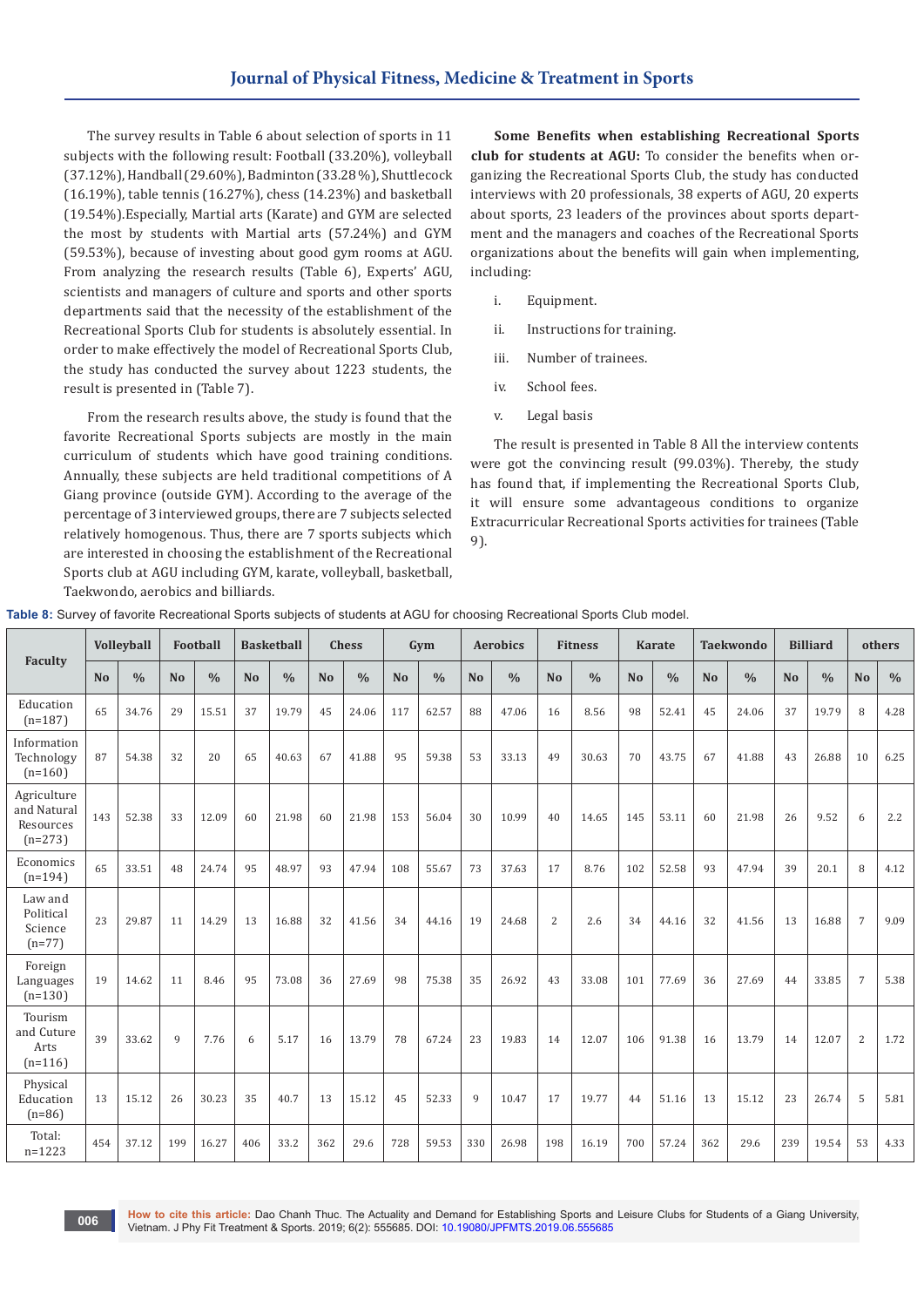|                          |                | Equipment     |                | <b>Instructions for training</b> |                | <b>Number of trainees</b> | <b>School fees</b> |               | Legal basis    |               |  |
|--------------------------|----------------|---------------|----------------|----------------------------------|----------------|---------------------------|--------------------|---------------|----------------|---------------|--|
| Subject                  | N <sub>o</sub> | $\frac{0}{0}$ | N <sub>o</sub> | $\frac{0}{0}$                    | N <sub>o</sub> | $\frac{0}{0}$             | N <sub>o</sub>     | $\frac{0}{0}$ | N <sub>o</sub> | $\frac{0}{0}$ |  |
| Lecturers'<br>$PE(n=20)$ | 20             | 100           | 20             | 100                              | 20             | 100                       | 20                 | 100           | 20             | 100           |  |
| Experts<br>$(n=38)$      | 37             | 97.37         | 36             | 94.74                            | 37             | 97.37                     | 37                 | 97.37         | 37             | 97.37         |  |
| Scientists<br>$(n=20)$   | 22             | 100           | 22             | 100                              | 22             | 100                       | 22                 | 100           | 22             | 100           |  |
| Leaders<br>$(n=23)$      | 23             | 100           | 23             | 100                              | 23             | 100                       | 23                 | 100           | 23             | 100           |  |
| Total $n=103$            | 102            | 99.03         | 101            | 98.06                            | 102            | 99.03                     | 102                | 99.03         | 102            | 99.03         |  |

**Table 9:** Survey the benefits when organizing the Recreational Sports club for students of AGU.

#### **Conclusion**

About the state of training Recreational Sports club of students at AGU: The Extracurricular Recreational Sports activities of students now are mainly in the form of selftraining activities (32.22%) and (21.67%); The Extracurricular Recreational Sports activities are mainly organized and guided by teams of schools and faculties (9.08%), spontaneous clubs (24.45%) and at sports socialization facilities in and outside AGU (14.72%). In recent years, the number of people practicing sport at the clubs of A Giang University has increased dramatically, typically in GYM, fusal, volleyball, Karate. However, the number of participants is very low in comparison with the population in the area [5].

The results of Physical Education and Sports and extracurricular recreation of students at AGU are the same with the remarks of Nguyen Gang [2]. In his research, he judged that "Students of universities in Hue City mostly train without guidance. Nguyen Duc Thanh [6], also judged: "Most students in universities in Ho Chi Minh City train without guidance too". The research results of Tran Kim Cuong commented: "The rate of students participating in training sports and extracurricular recreation is still very low (15%)". The research results with primary school students of author Nguyen Ngoc Viet [7] also commented: "Sports activities and extracurricular recreation are also spontaneous, not regular and not systematic, mainly practiced according to season, freedom and no training instructions". Thus, the general state in extracurricular recreational sports activities at different levels is not the guidance and this is one of the factors that makes extracurricular recreational sports activities of students not develop.

#### **Discussion**

About the state of training recreational sports of students at AGU: The research results in Table 3 reflect the reality of the number of students who regularly practices sports and recreation with 21.26%. This result is similar to the research of author Nguyen Gang [2], about the state of training extracurricular sports of students at Hue University (21.00%). This result is lower than the number of regular trainees in Ho Chi Minh City (22.40%) and the whole country (27.20% in 2013), the number of students who regularly practices sports at AGU is very low. The above research results are similar to the comments of author Tran Thi Xoan [8]: "The forms of extracurricular sports activities are now very diverse but generally not regular and have not become a habit among females' students in Can Tho University". The number of students doesn't completely practice and occasionally practices with 78.74%. Through this issue, it can be seen that there are many subjective and objective reasons that make the training physical education and sports and recreation not become a habit and passion in students. With political stability, socio-economic development has created a premise for the development of the sports career and entertainment needs. The demand of mobility in life of people and especially students are increasing. A great benefit for recreational sports clubs outside is good coachs and instructors. At present, a large number of individuals with professional training qualifications after graduation, they also participate in training at recreational sports clubs' outsides [9-11].

#### **References**

- 1. [Elissa Burton \(2009\) Organizational effectiveness in selected grass](https://ro.ecu.edu.au/cgi/viewcontent.cgi?article=1011&context=theses)[roots sport clubs in Western Australia.](https://ro.ecu.edu.au/cgi/viewcontent.cgi?article=1011&context=theses)
- 2. Nguyen Gang, Dao Chanh Thuc (2015) Studying and building linked physical education and sport club model between Hue university and other sport organizations in the Hue city. Doctor thesis (In Vietnam).
- 3. [Dao Chanh Thuc, Nguyen Van Tang \(2018\) Studying and Building](https://www.ijser.org/researchpaper/STUDYING-AND-BUILDING-LINKED-PHYSICAL-EDUCATION-AND-SPORT-CLUB-MODEL-BETWEEN-AN-GIANG-UNIVERSITY-AND-OTHER-SPORT-ORGANIZATIONS-IN-THE-LONG-XUYEN-CITY-OF-AN-GIANG-PROVINCE.pdf)  [Linked Physical Education and Sport Club Model Between a Giang](https://www.ijser.org/researchpaper/STUDYING-AND-BUILDING-LINKED-PHYSICAL-EDUCATION-AND-SPORT-CLUB-MODEL-BETWEEN-AN-GIANG-UNIVERSITY-AND-OTHER-SPORT-ORGANIZATIONS-IN-THE-LONG-XUYEN-CITY-OF-AN-GIANG-PROVINCE.pdf)  [University and Other Sport Organizations in The Long Xuyen City of](https://www.ijser.org/researchpaper/STUDYING-AND-BUILDING-LINKED-PHYSICAL-EDUCATION-AND-SPORT-CLUB-MODEL-BETWEEN-AN-GIANG-UNIVERSITY-AND-OTHER-SPORT-ORGANIZATIONS-IN-THE-LONG-XUYEN-CITY-OF-AN-GIANG-PROVINCE.pdf)  [a Giang Province. International Journal of Scientific & Engineering Re](https://www.ijser.org/researchpaper/STUDYING-AND-BUILDING-LINKED-PHYSICAL-EDUCATION-AND-SPORT-CLUB-MODEL-BETWEEN-AN-GIANG-UNIVERSITY-AND-OTHER-SPORT-ORGANIZATIONS-IN-THE-LONG-XUYEN-CITY-OF-AN-GIANG-PROVINCE.pdf)[search 9\(4\): 974-982.](https://www.ijser.org/researchpaper/STUDYING-AND-BUILDING-LINKED-PHYSICAL-EDUCATION-AND-SPORT-CLUB-MODEL-BETWEEN-AN-GIANG-UNIVERSITY-AND-OTHER-SPORT-ORGANIZATIONS-IN-THE-LONG-XUYEN-CITY-OF-AN-GIANG-PROVINCE.pdf)
- 4. Dao Chanh Thuc (a) (2018) Solutions for Development and Expansion of Physical Education and Sport Clubs at A Giang University-Viet Nam. Journal of Physical Education Research 5(2): 57-62.
- 5. Dao Chanh Thuc (b) (2018) Measurement in sports. LAP LAMBERT Academic Publishing.
- 6. Nguyen Duc Thanh (2013) Building the content and organization of extra-curricular physical education and sport activities of students at Universities in Ho Chi Minh City. Doctor thesis (In Vietnam).
- 7. Nguyen Ngoc Viet (2006) Theoretical basis for building extracurricular sports activities model There are guidelines for elementary students, Sports Science Journal (6), Institute of Sports Science, Hanoi, Vietnam p. 37-42.